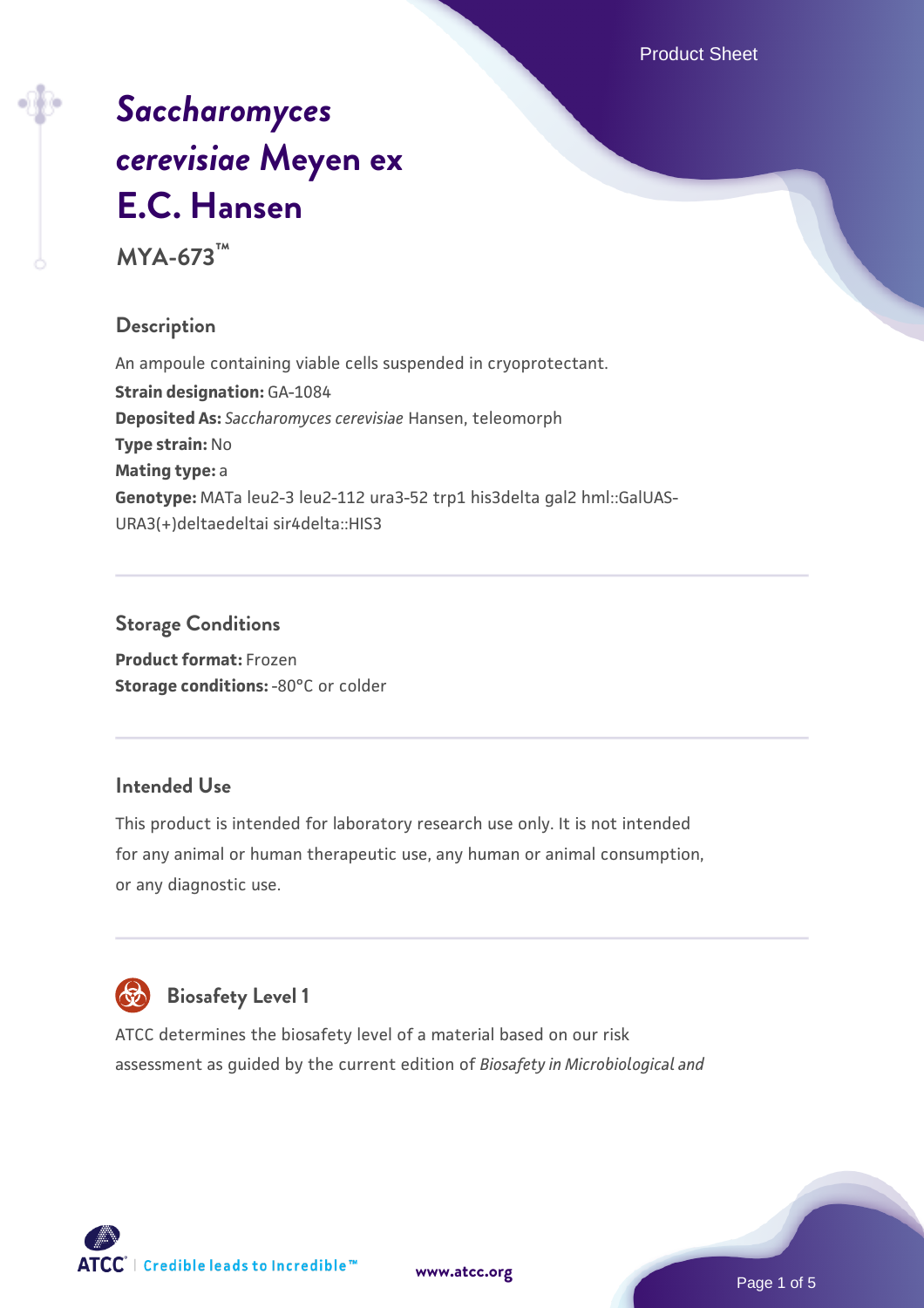#### **[Saccharomyces cerevisiae](https://www.atcc.org/products/mya-673)** [Meyen ex E.C. Hansen](https://www.atcc.org/products/mya-673) **MYA-673**

*Biomedical Laboratories (BMBL)*, U.S. Department of Health and Human Services. It is your responsibility to understand the hazards associated with the material per your organization's policies and procedures as well as any other applicable regulations as enforced by your local or national agencies.

ATCC highly recommends that appropriate personal protective equipment is always used when handling vials. For cultures that require storage in liquid nitrogen, it is important to note that some vials may leak when submersed in liquid nitrogen and will slowly fill with liquid nitrogen. Upon thawing, the conversion of the liquid nitrogen back to its gas phase may result in the vial exploding or blowing off its cap with dangerous force creating flying debris. Unless necessary, ATCC recommends that these cultures be stored in the vapor phase of liquid nitrogen rather than submersed in liquid nitrogen.

# **Certificate of Analysis**

For batch-specific test results, refer to the applicable certificate of analysis that can be found at www.atcc.org.

# **Growth Conditions Medium:**  [ATCC Medium 1245: YEPD](https://www.atcc.org/-/media/product-assets/documents/microbial-media-formulations/1/2/4/5/atcc-medium-1245.pdf?rev=705ca55d1b6f490a808a965d5c072196) **Temperature:** 25°C

# **Handling Procedures**

**Frozen ampoules** packed in dry ice should either be thawed immediately or

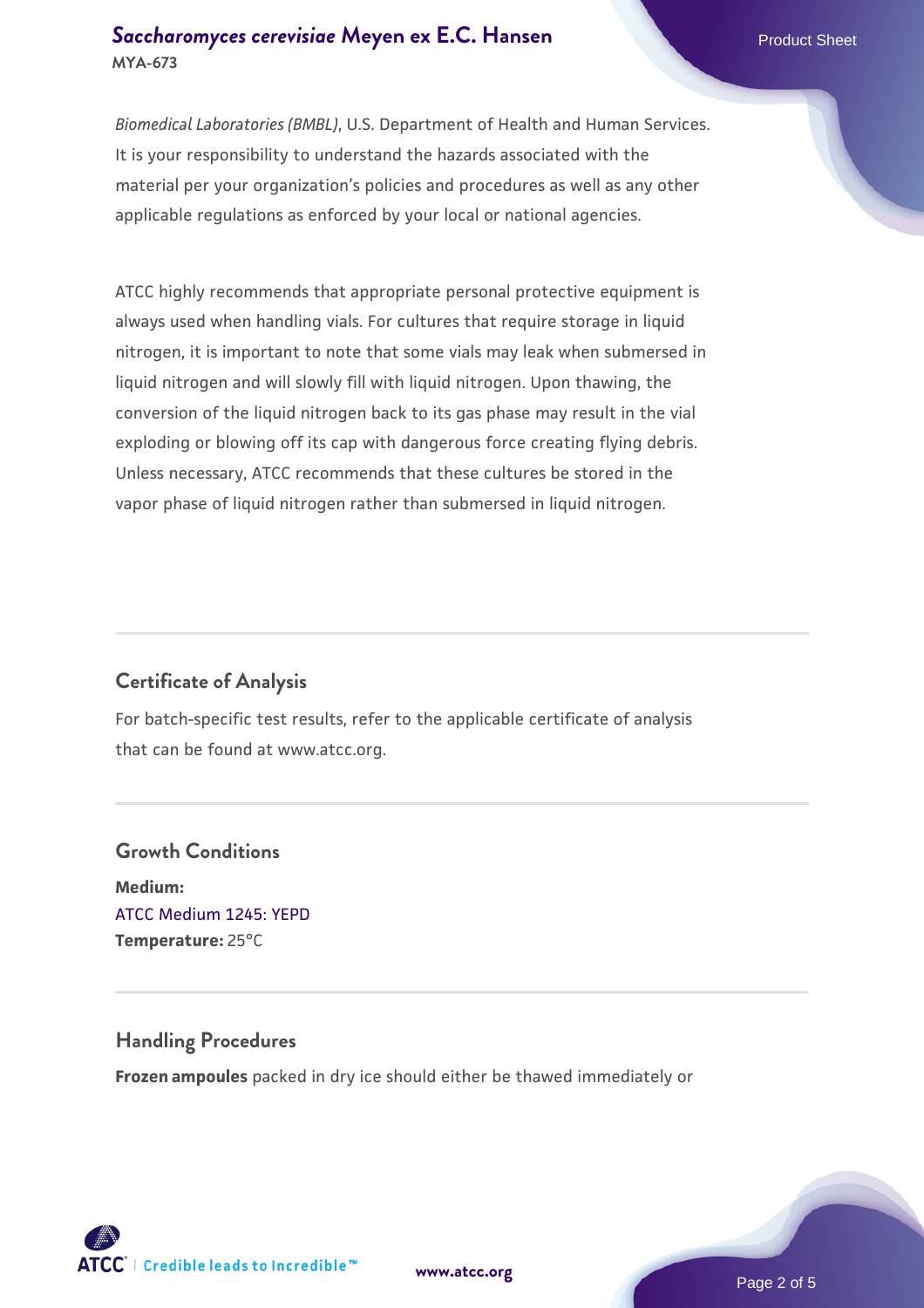### **[Saccharomyces cerevisiae](https://www.atcc.org/products/mya-673)** [Meyen ex E.C. Hansen](https://www.atcc.org/products/mya-673) **MYA-673**

stored in liquid nitrogen. If liquid nitrogen storage facilities are not available, frozen ampoules may be stored at or below -70°C for approximately one week. **Do not under any circumstance store frozen ampoules at refrigerator freezer temperatures (generally -20°C)**. Storage of frozen material at this temperature will result in the death of the culture.

- 1. To thaw a frozen ampoule, place in a **25°C to 30°C** water bath, until just thawed **(approximately 5 minutes)**. Immerse the ampoule just sufficient to cover the frozen material. Do not agitate the ampoule.
- 2. Immediately after thawing, wipe down ampoule with 70% ethanol and aseptically transfer at least 50 µL (or 2-3 agar cubes) of the content onto a plate or broth with medium recommended.
- 3. Incubate the inoculum/strain at the temperature and conditions recommended.
- 4. Inspect for growth of the inoculum/strain regularly for up to 4 weeks. The time necessary for significant growth will vary from strain to strain.

#### **Material Citation**

If use of this material results in a scientific publication, please cite the material in the following manner: *Saccharomyces cerevisiae* Meyen ex E.C. Hansen (ATCC MYA-673)

#### **References**

References and other information relating to this material are available at www.atcc.org.

#### **Warranty**

The product is provided 'AS IS' and the viability of ATCC® products is warranted for 30 days from the date of shipment, provided that the customer has stored and handled the product according to the information

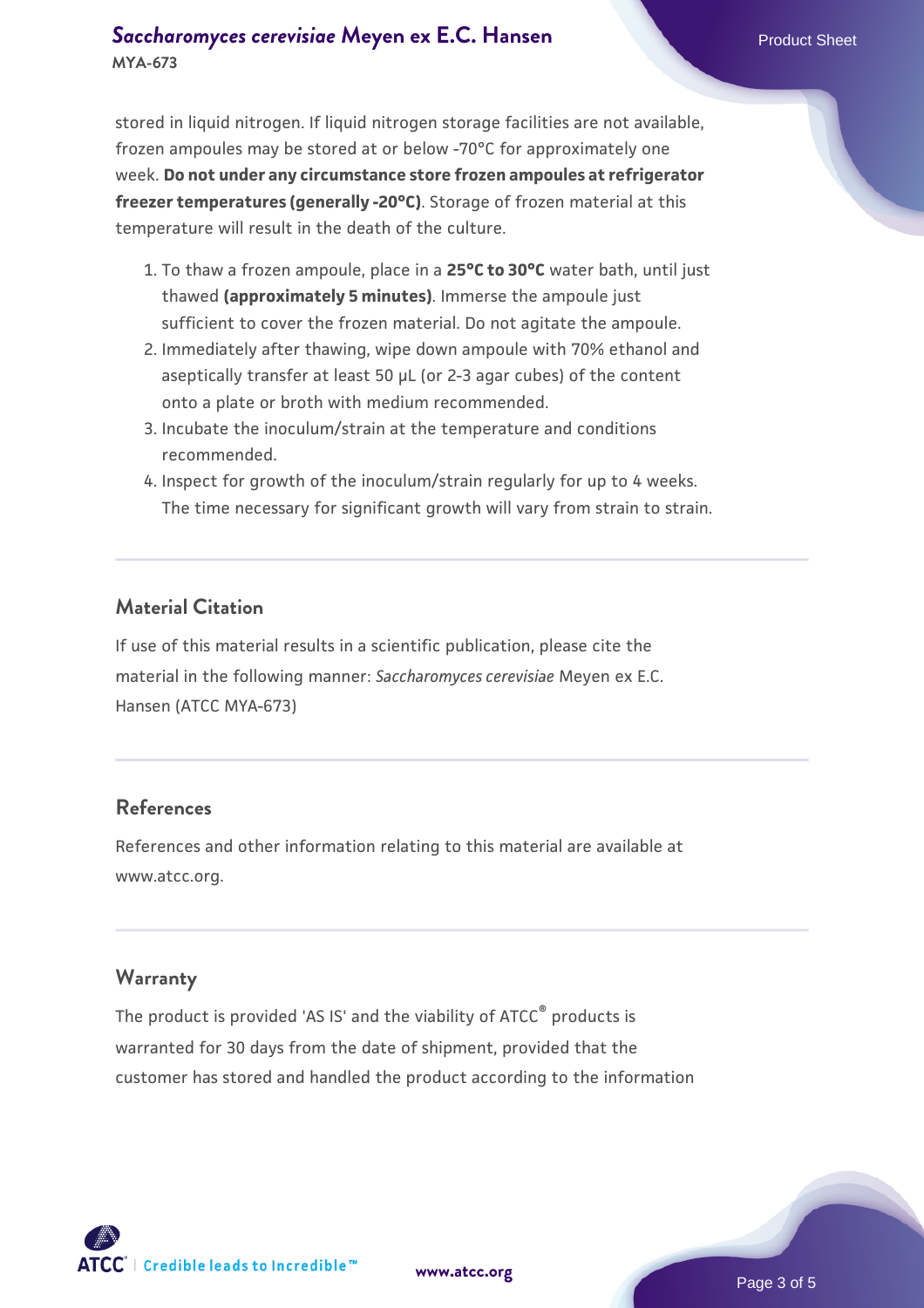#### **[Saccharomyces cerevisiae](https://www.atcc.org/products/mya-673)** [Meyen ex E.C. Hansen](https://www.atcc.org/products/mya-673) **MYA-673**

included on the product information sheet, website, and Certificate of Analysis. For living cultures, ATCC lists the media formulation and reagents that have been found to be effective for the product. While other unspecified media and reagents may also produce satisfactory results, a change in the ATCC and/or depositor-recommended protocols may affect the recovery, growth, and/or function of the product. If an alternative medium formulation or reagent is used, the ATCC warranty for viability is no longer valid. Except as expressly set forth herein, no other warranties of any kind are provided, express or implied, including, but not limited to, any implied warranties of merchantability, fitness for a particular purpose, manufacture according to cGMP standards, typicality, safety, accuracy, and/or noninfringement.

#### **Disclaimers**

This product is intended for laboratory research use only. It is not intended for any animal or human therapeutic use, any human or animal consumption, or any diagnostic use. Any proposed commercial use is prohibited without a license from ATCC.

While ATCC uses reasonable efforts to include accurate and up-to-date information on this product sheet, ATCC makes no warranties or representations as to its accuracy. Citations from scientific literature and patents are provided for informational purposes only. ATCC does not warrant that such information has been confirmed to be accurate or complete and the customer bears the sole responsibility of confirming the accuracy and completeness of any such information.

This product is sent on the condition that the customer is responsible for and assumes all risk and responsibility in connection with the receipt, handling, storage, disposal, and use of the ATCC product including without limitation taking all appropriate safety and handling precautions to minimize health or environmental risk. As a condition of receiving the material, the customer agrees that any activity undertaken with the ATCC product and any progeny or modifications will be conducted in compliance with all applicable laws,



**[www.atcc.org](http://www.atcc.org)**

Page 4 of 5